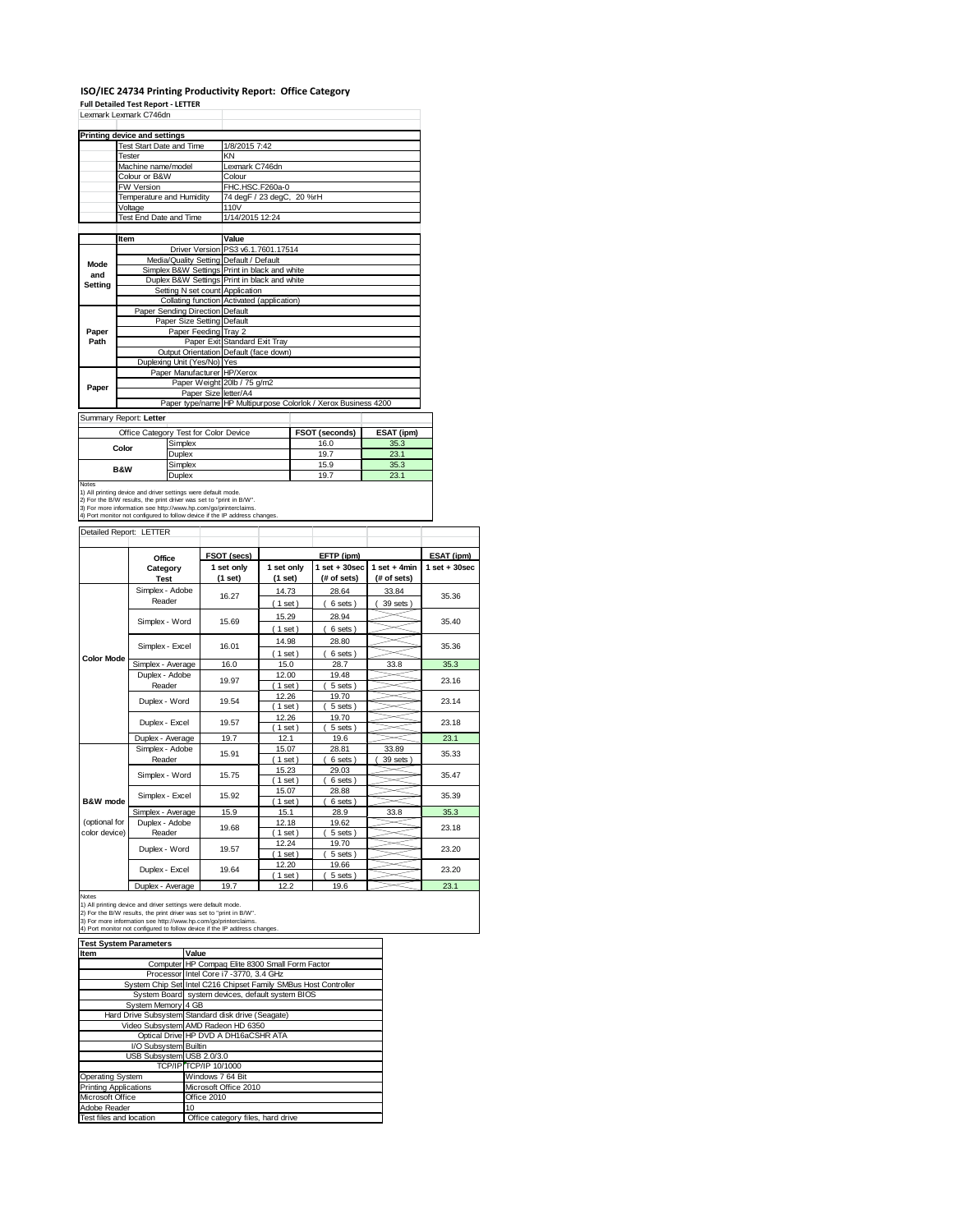## **ISO/IEC 24734 Printing Productivity Report: Office Category**

**Full Detailed Test Report ‐ A4**

|                                                                                                                                                 | Full Detailed Test Report - A4                                                                                                                |                                               |             |                 |                                    |  |                                                                |                |                   |  |
|-------------------------------------------------------------------------------------------------------------------------------------------------|-----------------------------------------------------------------------------------------------------------------------------------------------|-----------------------------------------------|-------------|-----------------|------------------------------------|--|----------------------------------------------------------------|----------------|-------------------|--|
|                                                                                                                                                 | Lexmark Lexmark C746dn                                                                                                                        |                                               |             |                 |                                    |  |                                                                |                |                   |  |
|                                                                                                                                                 |                                                                                                                                               |                                               |             |                 |                                    |  |                                                                |                |                   |  |
|                                                                                                                                                 | <b>Printing device and settings</b>                                                                                                           |                                               |             |                 |                                    |  |                                                                |                |                   |  |
|                                                                                                                                                 | Test Start Date and Time<br>Tester                                                                                                            |                                               |             | 1/8/2015 7:42   |                                    |  |                                                                |                |                   |  |
|                                                                                                                                                 | Machine name/model                                                                                                                            |                                               | ΚN          | Lexmark C746dn  |                                    |  |                                                                |                |                   |  |
|                                                                                                                                                 | Colour or B&W                                                                                                                                 |                                               |             | Colour          |                                    |  |                                                                |                |                   |  |
|                                                                                                                                                 | FW Version                                                                                                                                    |                                               |             |                 | FHC.HSC.F260a-0                    |  |                                                                |                |                   |  |
|                                                                                                                                                 | Temperature and Humidity                                                                                                                      |                                               |             |                 | 74 degF / 23 degC, 20 %rH          |  |                                                                |                |                   |  |
|                                                                                                                                                 | Voltage                                                                                                                                       |                                               |             | 110V            |                                    |  |                                                                |                |                   |  |
|                                                                                                                                                 | <b>Test End Date and Time</b>                                                                                                                 |                                               |             | 1/14/2015 12:24 |                                    |  |                                                                |                |                   |  |
|                                                                                                                                                 |                                                                                                                                               |                                               |             |                 |                                    |  |                                                                |                |                   |  |
|                                                                                                                                                 | ltem                                                                                                                                          |                                               |             | Value           |                                    |  |                                                                |                |                   |  |
|                                                                                                                                                 |                                                                                                                                               |                                               |             |                 | Driver Version PS3 v6.1.7601.17514 |  |                                                                |                |                   |  |
|                                                                                                                                                 |                                                                                                                                               | Media/Quality Setting Default / Default       |             |                 |                                    |  |                                                                |                |                   |  |
| Mode                                                                                                                                            |                                                                                                                                               | Simplex B&W Settings Print in black and white |             |                 |                                    |  |                                                                |                |                   |  |
| and                                                                                                                                             |                                                                                                                                               | Duplex B&W Settings Print in black and white  |             |                 |                                    |  |                                                                |                |                   |  |
| <b>Setting</b>                                                                                                                                  |                                                                                                                                               | Setting N set count Application               |             |                 |                                    |  |                                                                |                |                   |  |
|                                                                                                                                                 |                                                                                                                                               | Collating function Activated (application)    |             |                 |                                    |  |                                                                |                |                   |  |
| Paper Sending Direction Default                                                                                                                 |                                                                                                                                               |                                               |             |                 |                                    |  |                                                                |                |                   |  |
| Paper Size Setting Default                                                                                                                      |                                                                                                                                               |                                               |             |                 |                                    |  |                                                                |                |                   |  |
| Paper<br>Paper Feeding Tray 2<br>Path<br>Paper Exit Standard Exit Tray<br>Output Orientation Default (face down)<br>Duplexing Unit (Yes/No) Yes |                                                                                                                                               |                                               |             |                 |                                    |  |                                                                |                |                   |  |
|                                                                                                                                                 |                                                                                                                                               |                                               |             |                 |                                    |  |                                                                |                |                   |  |
|                                                                                                                                                 |                                                                                                                                               |                                               |             |                 |                                    |  |                                                                |                |                   |  |
|                                                                                                                                                 |                                                                                                                                               |                                               |             |                 |                                    |  |                                                                |                |                   |  |
|                                                                                                                                                 | Paper Manufacturer HP/Xerox                                                                                                                   |                                               |             |                 |                                    |  |                                                                |                |                   |  |
| Paper                                                                                                                                           | Paper Weight 20lb / 75 g/m2                                                                                                                   |                                               |             |                 |                                    |  |                                                                |                |                   |  |
|                                                                                                                                                 |                                                                                                                                               | Paper Size letter/A4                          |             |                 |                                    |  |                                                                |                |                   |  |
|                                                                                                                                                 |                                                                                                                                               |                                               |             |                 |                                    |  | Paper type/name HP Multipurpose Colorlok / Xerox Business 4200 |                |                   |  |
| Summary Report: A4                                                                                                                              |                                                                                                                                               |                                               |             |                 |                                    |  |                                                                |                |                   |  |
|                                                                                                                                                 |                                                                                                                                               |                                               |             |                 |                                    |  |                                                                |                |                   |  |
|                                                                                                                                                 | Office Category Test for Color Device                                                                                                         |                                               |             |                 |                                    |  | FSOT (seconds)                                                 | ESAT (ipm)     |                   |  |
|                                                                                                                                                 | Colour                                                                                                                                        | Simplex                                       |             |                 |                                    |  | 16.4                                                           | 33.8           |                   |  |
|                                                                                                                                                 |                                                                                                                                               | Duplex                                        |             |                 |                                    |  | 20.2                                                           | 22.5           |                   |  |
|                                                                                                                                                 | <b>B&amp;W</b>                                                                                                                                | Simplex                                       |             |                 |                                    |  | 16.3                                                           | 33.7           |                   |  |
| Notes                                                                                                                                           |                                                                                                                                               | Duplex                                        |             | 20.0<br>22.5    |                                    |  |                                                                |                |                   |  |
|                                                                                                                                                 | 1) All printing device and driver settings were default mode.                                                                                 |                                               |             |                 |                                    |  |                                                                |                |                   |  |
|                                                                                                                                                 | 2) For the B/W results, the print driver was set to "print in B/W".                                                                           |                                               |             |                 |                                    |  |                                                                |                |                   |  |
|                                                                                                                                                 | 3) For more information see http://www.hp.com/go/printerclaims.<br>4) Port monitor not configured to follow device if the IP address changes. |                                               |             |                 |                                    |  |                                                                |                |                   |  |
|                                                                                                                                                 |                                                                                                                                               |                                               |             |                 |                                    |  |                                                                |                |                   |  |
| Detailed Report: A4                                                                                                                             |                                                                                                                                               |                                               |             |                 |                                    |  |                                                                |                |                   |  |
|                                                                                                                                                 |                                                                                                                                               |                                               |             |                 |                                    |  |                                                                |                |                   |  |
|                                                                                                                                                 | Office                                                                                                                                        |                                               | FSOT (secs) |                 |                                    |  | EFTP (ipm)                                                     |                | ESAT (ipm)        |  |
|                                                                                                                                                 | Category                                                                                                                                      |                                               | 1 set only  |                 | 1 set only                         |  | $1$ set $+30$ sec                                              | $1$ set + 4min | $1$ set $+30$ sec |  |
|                                                                                                                                                 | <b>Test</b>                                                                                                                                   |                                               | (1 set)     |                 | $(1$ set)                          |  | (# of sets)                                                    | (# of sets)    |                   |  |
|                                                                                                                                                 | Simplex - Adobe                                                                                                                               |                                               |             |                 | 14.48                              |  | 27.69                                                          | 32.15          |                   |  |
|                                                                                                                                                 | Reader                                                                                                                                        |                                               | 16.55       |                 | (1 set)                            |  | 6 sets)<br>ı                                                   | 37 sets)       | 33.86             |  |
|                                                                                                                                                 |                                                                                                                                               |                                               |             |                 |                                    |  |                                                                |                | 33.82             |  |
|                                                                                                                                                 | Simplex - Word                                                                                                                                |                                               | 16.20       |                 | 14.80                              |  | 27.85                                                          |                |                   |  |
|                                                                                                                                                 |                                                                                                                                               |                                               |             |                 | (1 set)                            |  | 6 sets)<br>(                                                   |                |                   |  |
| Colour                                                                                                                                          | Simplex - Excel                                                                                                                               |                                               | 16.38       |                 | 14.64                              |  | 27.73                                                          |                | 33.72             |  |
| Mode                                                                                                                                            |                                                                                                                                               |                                               |             |                 | $(1$ set)                          |  | 6 sets)                                                        |                |                   |  |
|                                                                                                                                                 | Simplex - Average                                                                                                                             |                                               | 16.4        |                 | 14.6                               |  | 27.7                                                           | 32.1           | 33.8              |  |

20.48  $\begin{array}{|c|c|c|c|c|}\n\hline\n & 11.70 & 18.28 & 22.54\n\hline\n & 1 set & 4 sets\n\end{array}$ 

14.79 27.77 31.84<br>(1 set) (6 sets) (37 sets)  $(6 sets)$ 

 $\geq$  $\leq$  $\gg$ 

S  $\geq$ 

22.52 22.56

22.56

22.56

22.56

33.72 33.67 33.77

11.96 19.18<br>(1 set) (5 sets (1 set ) (5 sets )<br>
11.98 18.48<br>
(1 set ) (4 sets ) 11.98 18.48<br>(1 set ) (4 sets ) Duplex - Average 20.2 11.8 18.6 22.5<br>Simplex - Adobe 46.04 14.79 27.77 31.84 22.7

14.93 27.85<br>(1 set) (6 sets ( 1 set ) ( 6 sets )<br>
14.62 27.79<br>
( 1 set ) ( 6 sets ) 14.62 27.79<br>( 1 set ) ( 6 sets ) Simplex - Average 16.3 14.7 27.8 31.8 33.7<br>Duplex - Adobe 2000 12.02 19.18 20.50  $\frac{12.02}{(1 \text{ set})}$ 

 $(1 \text{ set})$   $(5 \text{ sets})$ <br>12.10 19.20 12.10 19.20<br>(1 set) (5 sets  $(5 \text{ sets})$ 

11.98 19.20<br>
(1 set) (5 sets<br>
12.0 19.1  $(5 \text{ sets})$ <br> $19.1$ 

Duplex - Average 20.0 12.0 19.1 22.5

**B&W mode** (optional for color device)

Notes<br>1) All printing device and driver settings were default mode.<br>2) For the B/W results, the print driver was set to "print in B/W".<br>3) For more information see http://www.hp.com/go/printerclaims.<br>4) Port monitor not co

Duplex - Adobe Reader Duplex - Word Duplex - Excel

Simplex - Excel 16.41

Reader Simplex - Word 16.07

Duplex - Excel

Duplex - Adobe Reader Duplex - Word

| <b>Test System Parameters</b> |                                                                 |
|-------------------------------|-----------------------------------------------------------------|
| Item                          | Value                                                           |
|                               | Computer HP Compag Elite 8300 Small Form Factor                 |
|                               | Processor Intel Core i7 -3770, 3.4 GHz                          |
|                               | System Chip Set Intel C216 Chipset Family SMBus Host Controller |
|                               | System Board system devices, default system BIOS                |
| System Memory 4 GB            |                                                                 |
|                               | Hard Drive Subsystem Standard disk drive (Seagate)              |
|                               | Video Subsystem AMD Radeon HD 6350                              |
|                               | Optical Drive HP DVD A DH16aCSHR ATA                            |
| I/O Subsystem Builtin         |                                                                 |
| USB Subsystem USB 2.0/3.0     |                                                                 |
|                               | TCP/IP TCP/IP 10/1000                                           |
| Operating System              | Windows 7 64 Bit                                                |
| <b>Printing Applications</b>  | Microsoft Office 2010                                           |
| Microsoft Office              | Office 2010                                                     |
| Adobe Reader                  | 10                                                              |
| Test files and location       | Office category files, hard drive                               |

19.98

19.82 19.93

20.01

20.04

16.21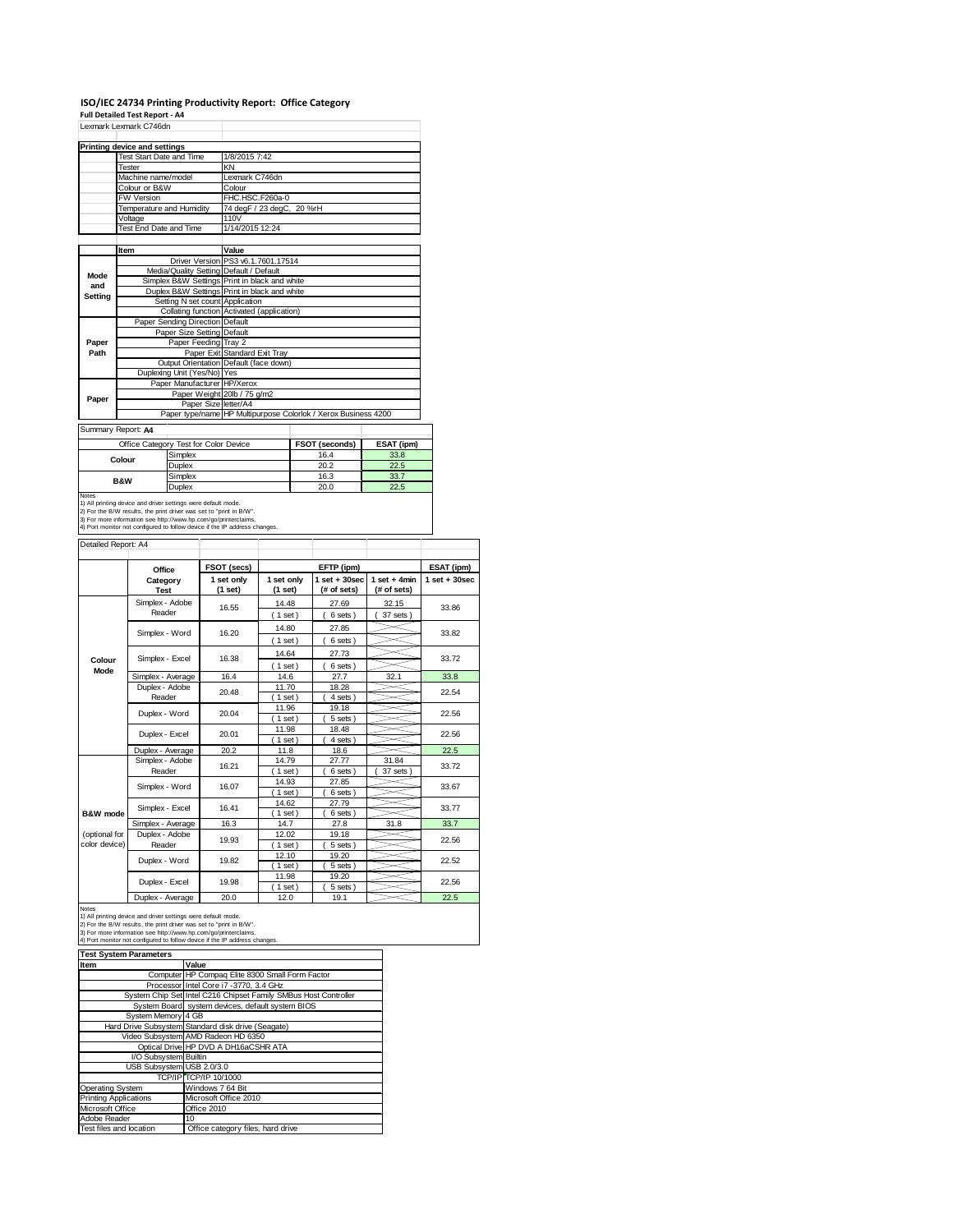## **ISO/IEC 17629 First Print Out Time Report: Office Category Full Detailed Test Report ‐ LETTER** Lexmark Lexmark C746dn

|            | Printing device and settings |                                |
|------------|------------------------------|--------------------------------|
|            | Test Start Date and Time     | 1/8/2015 7:42                  |
|            | Tester                       | KΝ                             |
|            | Machine name/model           | Lexmark C746dn                 |
|            | Colour or B&W                | Colour                         |
|            | Configuration (options)      | Default                        |
|            | Controller                   | LHSC.CM.E238-0                 |
|            | Printing device page count   | 19282                          |
|            | Printing supplies page count | Not Specified                  |
|            | Temperature and Humidity     | 73 degF / 23 degC, 21 %rH      |
|            | Voltage                      | 110V                           |
|            | Test End Date and Time       | 2/2/2015 9:19                  |
|            |                              |                                |
|            | Item                         | Value                          |
| Mode       | PDL and driver version       | PS3 v6.1.7601.17514            |
| and        | Print Quality mode           | default                        |
| Setting    | <b>B&amp;W</b> settings      | default                        |
|            | Paper feed orientation       | Short Edge                     |
| Paper      | Paper type setting           | default                        |
|            | Paper feeding                | Standard cassette              |
|            | Paper exit                   | Standard exit tray             |
| Paper Path | Output orientation           | default (face up or face down) |
|            | Duplexing unit               | Short Edge                     |

**ISO First Page Out Time Summary Report: Office Category**

| Summary Report: Letter |         |                           |
|------------------------|---------|---------------------------|
|                        |         | FPOT from Ready (seconds) |
| Color                  | Simplex | 10.8                      |
|                        | Duplex  | 16.3                      |
| <b>B&amp;W</b>         | Simplex | 10.6                      |
|                        | Duplex  | 16.2                      |

Notes<br>1) All printing device and driver settings were default mode.<br>2) For the B/W results, the print driver was set to "print in B/W".<br>3) For more information see http://www.hp.com/go/printerclaims.<br>4) Port monitor not co

|                                |                           | ISO First Page Out Time Report: Office Category |                    |                              |                      |            |
|--------------------------------|---------------------------|-------------------------------------------------|--------------------|------------------------------|----------------------|------------|
| <b>Detailed Report: LETTER</b> |                           |                                                 |                    |                              |                      |            |
|                                |                           | Word<br>(seconds)                               | Excel<br>(seconds) | Adobe<br>Reader<br>(seconds) | Average<br>(seconds) | Delay Time |
|                                | FPOT from Ready - Simplex | 10.65                                           | 10.81              | 11.05                        | 10.84                | 50 Seconds |
|                                | FPOT from Ready - Duplex  | 16.12                                           | 16.14              | 16.57                        | 16.28                | 50 Seconds |
| <b>Color Mode</b>              | FPOT from Sleep - Simplex |                                                 |                    | 22.76                        |                      |            |
|                                | Recovery Time             |                                                 |                    | 11.7                         |                      |            |
|                                | FPOT from Off - Simplex   |                                                 |                    | 97.41                        |                      |            |
|                                | Warm-up Time              |                                                 |                    | 86.36                        |                      |            |
|                                | FPOT from Ready - Simplex | 10.44                                           | 10.71              | 10.70                        | 10.62                | 50 Seconds |
|                                | FPOT from Ready - Duplex  | 16.11                                           | 16.25              | 16.25                        | 16.21                | 50 Seconds |
| <b>B&amp;W Mode</b>            | FPOT from Sleep - Simplex |                                                 |                    | 21.74                        |                      |            |
|                                | Recovery Time             |                                                 |                    | 11.0                         |                      |            |
|                                | FPOT from Off - Simplex   |                                                 |                    | 80.84                        |                      |            |
|                                | Warm-up Time              |                                                 |                    | 70.14                        |                      |            |

Notes<br>1) All printing device and driver settings were default mode.<br>2) For the B/W results, the print driver was set to "print in B/W".<br>3) For more information see http://www.hp.com/go/printerclaims.<br>4) Port monitor not co

|                                  | <b>Test System Parameters</b> |                                                       |  |  |  |
|----------------------------------|-------------------------------|-------------------------------------------------------|--|--|--|
|                                  | Item                          | Value                                                 |  |  |  |
|                                  | Computer                      | HP Compaq Elite 8300 Small Form Factor                |  |  |  |
|                                  | Processor                     | Intel Core i7 -3770, 3.4 GHz                          |  |  |  |
|                                  | System Chip Set               | Intel C216 Chipset Family SMBus Host Controller       |  |  |  |
|                                  | <b>System Board</b>           | system devices, default system BIOS                   |  |  |  |
| Test                             | <b>System Memory</b>          | 4 GB                                                  |  |  |  |
| System                           | Hard Drive Subsystem          | Standard disk drive (Seagate)                         |  |  |  |
|                                  | Video Subsystem               | AMD Radeon HD 6350                                    |  |  |  |
|                                  | Optical Drive                 | HP DVD A DH16aCSHR ATA                                |  |  |  |
|                                  | I/O Subsystem                 | <b>Builtin</b>                                        |  |  |  |
|                                  | <b>USB Subsystem</b>          | USB 2.0/3.0                                           |  |  |  |
| Printing<br>Device<br>Connection | TCP/IP                        | 10/1000                                               |  |  |  |
|                                  | <b>Operating System</b>       | Windows 7 Business/Ultimate, 64 bit, Build 7601, SP 1 |  |  |  |
|                                  |                               | Microsoft Office 2010 SP2                             |  |  |  |
| Software                         | <b>Printing Applications</b>  | Adobe Reader 10.1.4                                   |  |  |  |
|                                  | <b>Print Driver</b>           | PS3 v6.1.7601.17514                                   |  |  |  |
|                                  | Test files and location       | Office category files, hard drive                     |  |  |  |